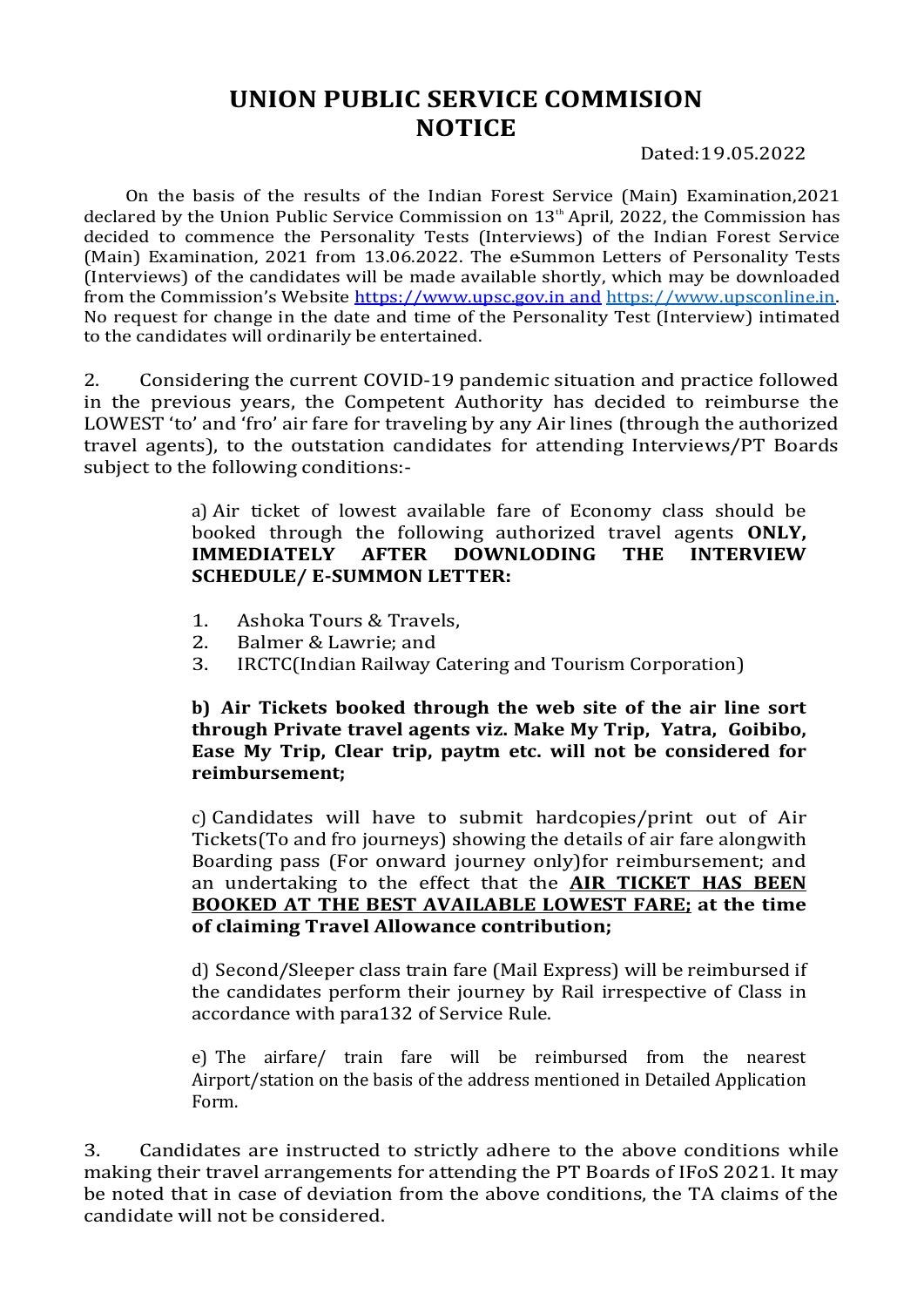4. The schedule for Personality Tests (Interviews) of the Indian Forest Service (Main) Examination, 2021 is given below:

| SI             | Roll No | DAY & DATE            | <b>SESSION &amp; Interview time</b> |
|----------------|---------|-----------------------|-------------------------------------|
| $\mathbf{1}$   | 1035382 | Monday, 13 June 2022  | FORENOON AT 0900 HRS.               |
| $\overline{2}$ | 0870790 | Monday, 13 June 2022  | FORENOON AT 0900 HRS.               |
| 3              | 0809189 | Monday, 13 June 2022  | FORENOON AT 0900 HRS.               |
| $\overline{4}$ |         |                       |                                     |
|                | 1010287 | Monday, 13 June 2022  | FORENOON AT 0900 HRS.               |
| 5              | 0118886 | Monday, 13 June 2022  | FORENOON AT 0900 HRS.               |
| 6              | 0315212 | Monday, 13 June 2022  | FORENOON AT 0900 HRS.               |
| 7              | 5000605 | Monday, 13 June 2022  | FORENOON AT 0900 HRS.               |
| 8              | 7602211 | Monday, 13 June 2022  | FORENOON AT 0900 HRS.               |
| 9              | 0814596 | Monday, 13 June 2022  | FORENOON AT 0900 HRS.               |
| 10             | 6109197 | Monday, 13 June 2022  | FORENOON AT 0900 HRS.               |
| 11             | 0831679 | Monday, 13 June 2022  | FORENOON AT 0900 HRS.               |
| 12             | 7910395 | Monday, 13 June 2022  | FORENOON AT 0900 HRS.               |
| 13             | 7002601 | Monday, 13 June 2022  | FORENOON AT 0900 HRS.               |
| 14             | 5814158 | Monday, 13 June 2022  | FORENOON AT 0900 HRS.               |
| 15             | 5800486 | Monday, 13 June 2022  | FORENOON AT 0900 HRS.               |
| 16             | 0864355 | Monday, 13 June 2022  | AFTERNOON AT 1300 HRS.              |
| 17             | 8600231 | Monday, 13 June 2022  | AFTERNOON AT 1300 HRS.              |
| 18             | 0876168 | Monday, 13 June 2022  | AFTERNOON AT 1300 HRS.              |
| 19             | 1125987 | Monday, 13 June 2022  | AFTERNOON AT 1300 HRS.              |
|                |         | Monday, 13 June 2022  | AFTERNOON AT 1300 HRS.              |
| 20             | 7702034 |                       |                                     |
| 21             | 0824644 | Monday, 13 June 2022  | AFTERNOON AT 1300 HRS.              |
| 22             | 0823454 | Monday, 13 June 2022  | AFTERNOON AT 1300 HRS.              |
| 23             | 6900208 | Monday, 13 June 2022  | AFTERNOON AT 1300 HRS.              |
| 24             | 1300984 | Monday, 13 June 2022  | AFTERNOON AT 1300 HRS.              |
| 25             | 2200468 | Monday, 13 June 2022  | AFTERNOON AT 1300 HRS.              |
| 26             | 6404798 | Monday, 13 June 2022  | AFTERNOON AT 1300 HRS.              |
| 27             | 0833431 | Monday, 13 June 2022  | AFTERNOON AT 1300 HRS.              |
| 28             | 0304468 | Monday, 13 June 2022  | AFTERNOON AT 1300 HRS.              |
| 29             | 5404724 | Monday, 13 June 2022  | AFTERNOON AT 1300 HRS.              |
| 30             | 0872771 | Monday, 13 June 2022  | AFTERNOON AT 1300 HRS.              |
| 31             | 0705673 | Monday, 13 June 2022  | AFTERNOON AT 1300 HRS.              |
| 32             | 0708531 | Monday, 13 June 2022  | AFTERNOON AT 1300 HRS.              |
| 33             | 0837748 | Monday, 13 June 2022  | AFTERNOON AT 1300 HRS.              |
| 34             | 1903658 | Tuesday, 14 June 2022 | FORENOON AT 0900 HRS.               |
| 35             | 0410838 | Tuesday, 14 June 2022 | FORENOON AT 0900 HRS.               |
| 36             | 6204269 | Tuesday, 14 June 2022 | FORENOON AT 0900 HRS.               |
| 37             | 1043643 | Tuesday, 14 June 2022 | FORENOON AT 0900 HRS.               |
| 38             | 6626898 | Tuesday, 14 June 2022 | FORENOON AT 0900 HRS.               |
| 39             | 1210383 | Tuesday, 14 June 2022 | FORENOON AT 0900 HRS.               |
| 40             |         |                       | FORENOON AT 0900 HRS.               |
|                | 6600308 | Tuesday, 14 June 2022 |                                     |
| 41             | 0883210 | Tuesday, 14 June 2022 | FORENOON AT 0900 HRS.               |
| 42             | 0504688 | Tuesday, 14 June 2022 | FORENOON AT 0900 HRS.               |
| 43             | 6906729 | Tuesday, 14 June 2022 | FORENOON AT 0900 HRS.               |
| 44             | 0707469 | Tuesday, 14 June 2022 | FORENOON AT 0900 HRS.               |
| 45             | 0853034 | Tuesday, 14 June 2022 | FORENOON AT 0900 HRS.               |
| 46             | 0312181 | Tuesday, 14 June 2022 | FORENOON AT 0900 HRS.               |
| 47             | 0877089 | Tuesday, 14 June 2022 | FORENOON AT 0900 HRS.               |
| 48             | 4109744 | Tuesday, 14 June 2022 | FORENOON AT 0900 HRS.               |
| 49             | 0811577 | Tuesday, 14 June 2022 | FORENOON AT 0900 HRS.               |
| 50             | 6305234 | Tuesday, 14 June 2022 | FORENOON AT 0900 HRS.               |
| 51             | 0823038 | Tuesday, 14 June 2022 | FORENOON AT 0900 HRS.               |
| 52             | 6616266 | Tuesday, 14 June 2022 | AFTERNOON AT 1300 HRS.              |
| 53             | 7104937 | Tuesday, 14 June 2022 | AFTERNOON AT 1300 HRS.              |
| 54             | 3517204 | Tuesday, 14 June 2022 | AFTERNOON AT 1300 HRS.              |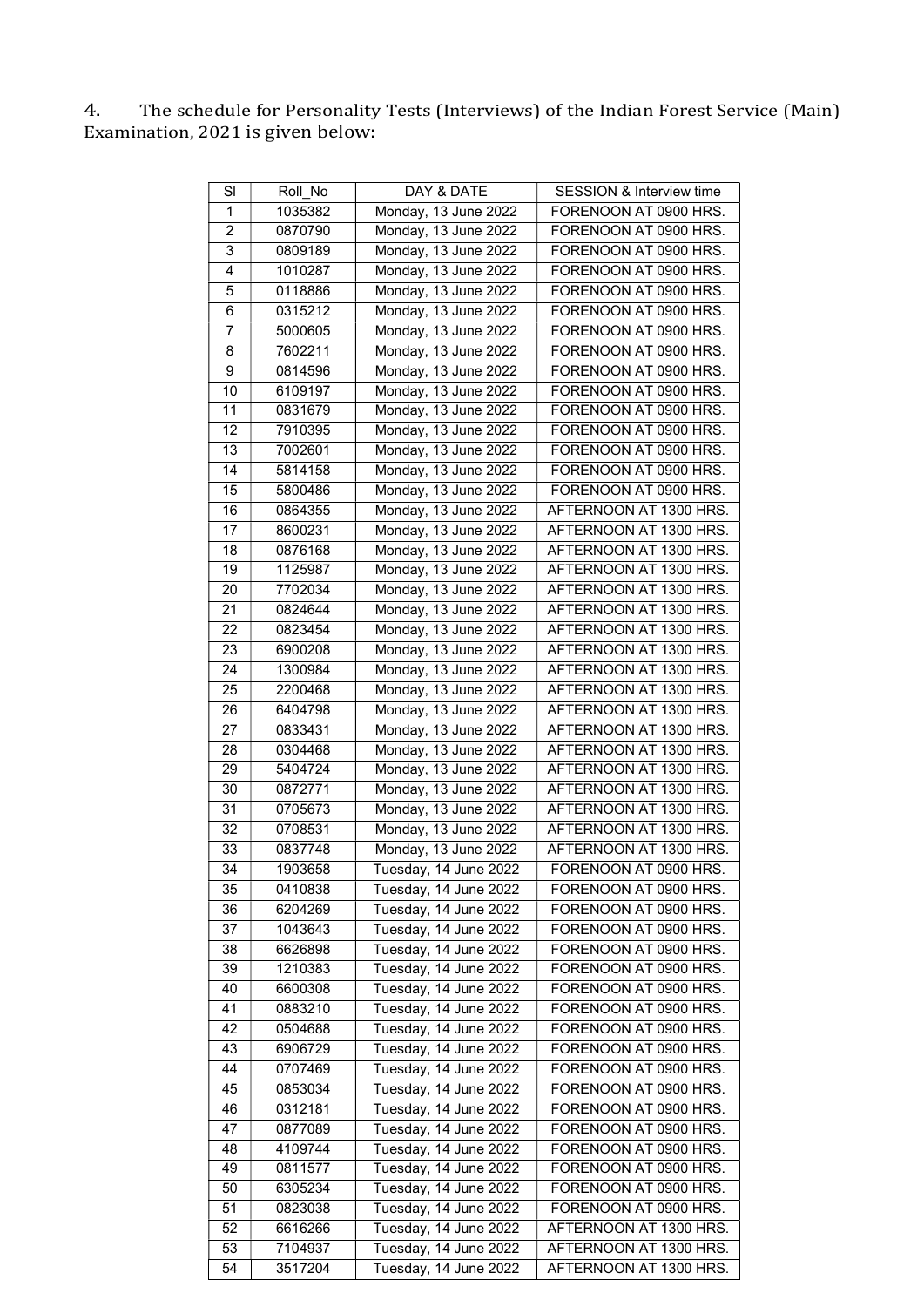| 55              | 7900774 | Tuesday, 14 June 2022   | AFTERNOON AT 1300 HRS. |
|-----------------|---------|-------------------------|------------------------|
| 56              | 0834723 | Tuesday, 14 June 2022   | AFTERNOON AT 1300 HRS. |
|                 |         |                         |                        |
| 57              | 7101023 | Tuesday, 14 June 2022   | AFTERNOON AT 1300 HRS. |
| 58              | 5609474 | Tuesday, 14 June 2022   | AFTERNOON AT 1300 HRS. |
| 59              | 7805317 | Tuesday, 14 June 2022   | AFTERNOON AT 1300 HRS. |
| 60              | 0827110 | Tuesday, 14 June 2022   | AFTERNOON AT 1300 HRS. |
|                 |         |                         |                        |
| 61              | 6702224 | Tuesday, 14 June 2022   | AFTERNOON AT 1300 HRS. |
| 62              | 6509616 | Tuesday, 14 June 2022   | AFTERNOON AT 1300 HRS. |
| 63              | 0801208 | Tuesday, 14 June 2022   | AFTERNOON AT 1300 HRS. |
|                 |         |                         |                        |
| 64              | 4118984 | Tuesday, 14 June 2022   | AFTERNOON AT 1300 HRS. |
| 65              | 2405979 | Tuesday, 14 June 2022   | AFTERNOON AT 1300 HRS. |
| 66              | 0331781 | Tuesday, 14 June 2022   | AFTERNOON AT 1300 HRS. |
| 67              | 1117067 | Tuesday, 14 June 2022   | AFTERNOON AT 1300 HRS. |
|                 |         |                         |                        |
| 68              | 0412072 | Tuesday, 14 June 2022   | AFTERNOON AT 1300 HRS. |
| 69              | 6801186 | Tuesday, 14 June 2022   | AFTERNOON AT 1300 HRS. |
| 70              | 0840213 | Wednesday, 15 June 2022 | FORENOON AT 0900 HRS.  |
|                 |         |                         |                        |
| 71              | 0404313 | Wednesday, 15 June 2022 | FORENOON AT 0900 HRS.  |
| 72              | 0326317 | Wednesday, 15 June 2022 | FORENOON AT 0900 HRS.  |
| 73              | 1036976 | Wednesday, 15 June 2022 | FORENOON AT 0900 HRS.  |
| $\overline{74}$ | 0502145 | Wednesday, 15 June 2022 | FORENOON AT 0900 HRS.  |
|                 |         |                         |                        |
| 75              | 5110593 | Wednesday, 15 June 2022 | FORENOON AT 0900 HRS.  |
| 76              | 1119274 | Wednesday, 15 June 2022 | FORENOON AT 0900 HRS.  |
| 77              | 0620583 | Wednesday, 15 June 2022 | FORENOON AT 0900 HRS.  |
|                 | 1211459 | Wednesday, 15 June 2022 | FORENOON AT 0900 HRS.  |
| 78              |         |                         |                        |
| 79              | 1106847 | Wednesday, 15 June 2022 | FORENOON AT 0900 HRS.  |
| 80              | 0812068 | Wednesday, 15 June 2022 | FORENOON AT 0900 HRS.  |
| 81              | 5607134 | Wednesday, 15 June 2022 | FORENOON AT 0900 HRS.  |
|                 |         |                         |                        |
| 82              | 0409835 | Wednesday, 15 June 2022 | FORENOON AT 0900 HRS.  |
| 83              | 0110689 | Wednesday, 15 June 2022 | FORENOON AT 0900 HRS.  |
| 84              | 7902370 | Wednesday, 15 June 2022 | FORENOON AT 0900 HRS.  |
| 85              | 6310404 | Wednesday, 15 June 2022 | FORENOON AT 0900 HRS.  |
|                 |         |                         |                        |
| 86              | 0315868 | Wednesday, 15 June 2022 | FORENOON AT 0900 HRS.  |
| 87              | 0838456 | Wednesday, 15 June 2022 | FORENOON AT 0900 HRS.  |
| 88              | 0830565 | Wednesday, 15 June 2022 | AFTERNOON AT 1300 HRS. |
| 89              | 0306023 | Wednesday, 15 June 2022 | AFTERNOON AT 1300 HRS. |
|                 |         |                         |                        |
| 90              | 6413809 | Wednesday, 15 June 2022 | AFTERNOON AT 1300 HRS. |
| 91              | 0876037 | Wednesday, 15 June 2022 | AFTERNOON AT 1300 HRS. |
| 92              | 1133459 | Wednesday, 15 June 2022 | AFTERNOON AT 1300 HRS. |
| 93              | 0851720 | Wednesday, 15 June 2022 | AFTERNOON AT 1300 HRS. |
|                 |         |                         |                        |
| 94              | 0859480 | Wednesday, 15 June 2022 | AFTERNOON AT 1300 HRS. |
| 95              | 3530674 | Wednesday, 15 June 2022 | AFTERNOON AT 1300 HRS. |
| 96              | 0879483 | Wednesday, 15 June 2022 | AFTERNOON AT 1300 HRS. |
| 97              |         |                         | AFTERNOON AT 1300 HRS. |
|                 | 0315234 | Wednesday, 15 June 2022 |                        |
| 98              | 0856585 | Wednesday, 15 June 2022 | AFTERNOON AT 1300 HRS. |
| 99              | 0831517 | Wednesday, 15 June 2022 | AFTERNOON AT 1300 HRS. |
| 100             | 5103799 | Wednesday, 15 June 2022 | AFTERNOON AT 1300 HRS. |
| 101             | 2209162 | Wednesday, 15 June 2022 | AFTERNOON AT 1300 HRS. |
|                 |         |                         |                        |
| 102             | 1203636 | Wednesday, 15 June 2022 | AFTERNOON AT 1300 HRS. |
| 103             | 7808206 | Wednesday, 15 June 2022 | AFTERNOON AT 1300 HRS. |
| 104             | 1039709 | Wednesday, 15 June 2022 | AFTERNOON AT 1300 HRS. |
|                 |         |                         |                        |
| 105             | 0311207 | Wednesday, 15 June 2022 | AFTERNOON AT 1300 HRS. |
| 106             | 1202342 | Thursday, 16 June 2022  | FORENOON AT 0900 HRS.  |
| 107             | 6505404 | Thursday, 16 June 2022  | FORENOON AT 0900 HRS.  |
| 108             | 1226132 | Thursday, 16 June 2022  | FORENOON AT 0900 HRS.  |
|                 |         |                         |                        |
| 109             | 0413946 | Thursday, 16 June 2022  | FORENOON AT 0900 HRS.  |
| 110             | 0820763 | Thursday, 16 June 2022  | FORENOON AT 0900 HRS.  |
| 111             | 3537023 | Thursday, 16 June 2022  | FORENOON AT 0900 HRS.  |
| 112             | 0818210 | Thursday, 16 June 2022  | FORENOON AT 0900 HRS.  |
|                 |         |                         |                        |
| 113             | 5302267 | Thursday, 16 June 2022  | FORENOON AT 0900 HRS.  |
| 114             | 6005052 | Thursday, 16 June 2022  | FORENOON AT 0900 HRS.  |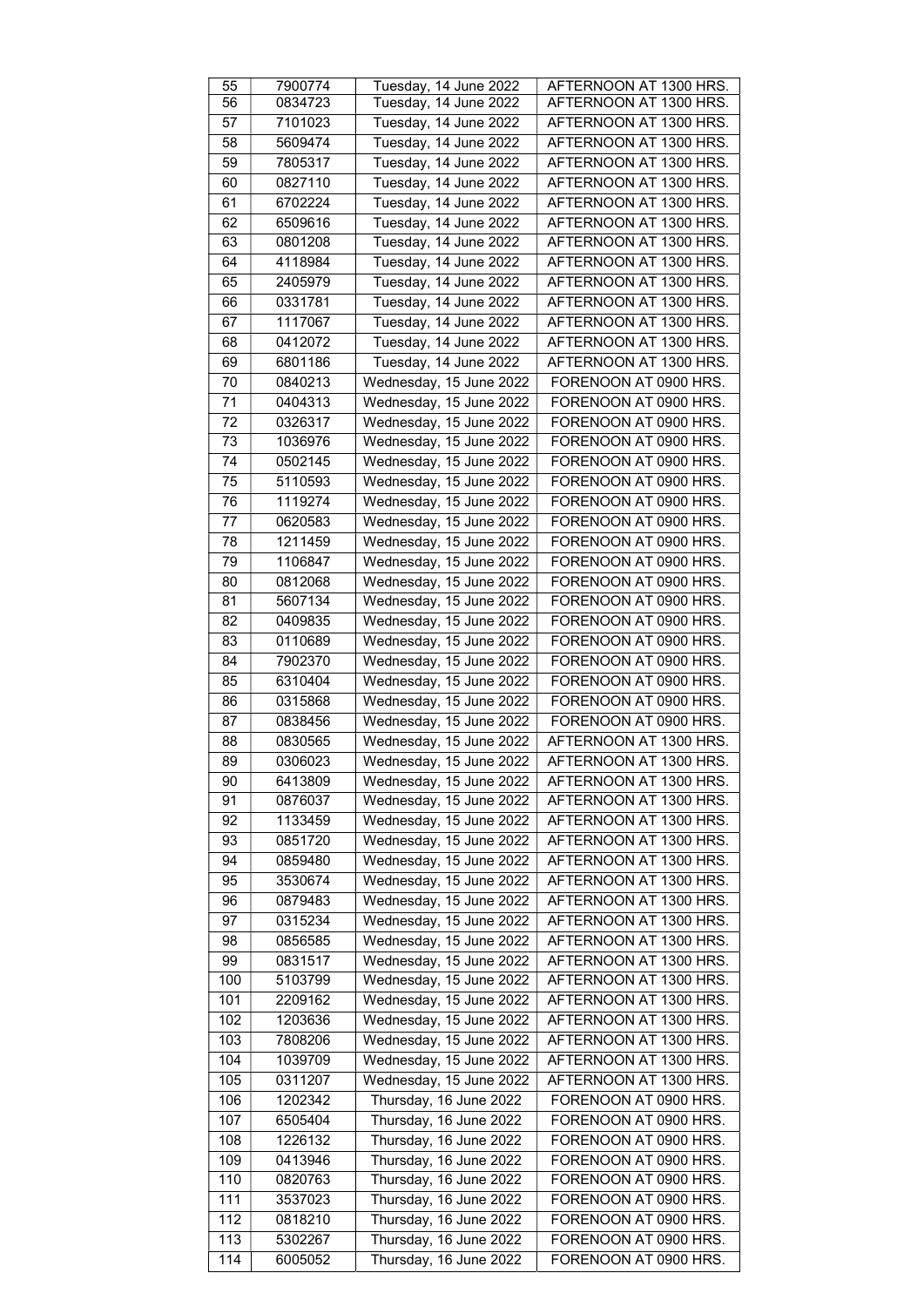| 115              | 0308349 | Thursday, 16 June 2022 | FORENOON AT 0900 HRS.  |
|------------------|---------|------------------------|------------------------|
| 116              | 6603832 | Thursday, 16 June 2022 | FORENOON AT 0900 HRS.  |
| 117              |         | Thursday, 16 June 2022 | FORENOON AT 0900 HRS.  |
|                  | 0877908 |                        |                        |
| $\overline{118}$ | 0810739 | Thursday, 16 June 2022 | FORENOON AT 0900 HRS.  |
| 119              | 0310504 | Thursday, 16 June 2022 | FORENOON AT 0900 HRS.  |
| 120              | 6900717 | Thursday, 16 June 2022 | FORENOON AT 0900 HRS.  |
| 121              | 7704117 | Thursday, 16 June 2022 | FORENOON AT 0900 HRS.  |
| 122              | 0815637 | Thursday, 16 June 2022 | FORENOON AT 0900 HRS.  |
| 123              | 0811929 | Thursday, 16 June 2022 | FORENOON AT 0900 HRS.  |
| 124              | 5007072 | Thursday, 16 June 2022 | AFTERNOON AT 1300 HRS. |
| 125              | 8500335 | Thursday, 16 June 2022 | AFTERNOON AT 1300 HRS. |
| 126              | 7503840 | Thursday, 16 June 2022 | AFTERNOON AT 1300 HRS. |
| 127              | 6404948 | Thursday, 16 June 2022 | AFTERNOON AT 1300 HRS. |
| 128              | 6410350 | Thursday, 16 June 2022 | AFTERNOON AT 1300 HRS. |
| 129              | 0823314 | Thursday, 16 June 2022 | AFTERNOON AT 1300 HRS. |
| 130              |         |                        |                        |
|                  | 5605706 | Thursday, 16 June 2022 | AFTERNOON AT 1300 HRS. |
| 131              | 5205545 | Thursday, 16 June 2022 | AFTERNOON AT 1300 HRS. |
| 132              | 2617076 | Thursday, 16 June 2022 | AFTERNOON AT 1300 HRS. |
| 133              | 0853568 | Thursday, 16 June 2022 | AFTERNOON AT 1300 HRS. |
| 134              | 0872669 | Thursday, 16 June 2022 | AFTERNOON AT 1300 HRS. |
| 135              | 6614248 | Thursday, 16 June 2022 | AFTERNOON AT 1300 HRS. |
| 136              | 0836261 | Thursday, 16 June 2022 | AFTERNOON AT 1300 HRS. |
| 137              | 0840843 | Thursday, 16 June 2022 | AFTERNOON AT 1300 HRS. |
| 138              | 1505893 | Thursday, 16 June 2022 | AFTERNOON AT 1300 HRS. |
| 139              | 0822371 | Thursday, 16 June 2022 | AFTERNOON AT 1300 HRS. |
| 140              | 0866659 | Thursday, 16 June 2022 | AFTERNOON AT 1300 HRS. |
| 141              | 4905331 | Thursday, 16 June 2022 | AFTERNOON AT 1300 HRS. |
|                  |         |                        | FORENOON AT 0900 HRS.  |
| 142              | 0218096 | Friday, 17 June 2022   |                        |
| 143              | 0862830 | Friday, 17 June 2022   | FORENOON AT 0900 HRS.  |
| 144              | 5106260 | Friday, 17 June 2022   | FORENOON AT 0900 HRS.  |
| 145              | 1204204 | Friday, 17 June 2022   | FORENOON AT 0900 HRS.  |
| 146              | 6316501 | Friday, 17 June 2022   | FORENOON AT 0900 HRS.  |
| 147              | 1407676 | Friday, 17 June 2022   | FORENOON AT 0900 HRS.  |
| 148              | 1138136 | Friday, 17 June 2022   | FORENOON AT 0900 HRS.  |
| 149              | 2403422 | Friday, 17 June 2022   | FORENOON AT 0900 HRS.  |
| 150              | 1212240 | Friday, 17 June 2022   | FORENOON AT 0900 HRS.  |
| 151              | 3515988 | Friday, 17 June 2022   | FORENOON AT 0900 HRS.  |
| 152              | 3505770 | Friday, 17 June 2022   | FORENOON AT 0900 HRS.  |
| 153              | 3907828 | Friday, 17 June 2022   | FORENOON AT 0900 HRS.  |
| 154              | 6301413 | Friday, 17 June 2022   | FORENOON AT 0900 HRS.  |
| 155              | 0502085 | Friday, 17 June 2022   | FORENOON AT 0900 HRS.  |
| 156              | 1123946 | Friday, 17 June 2022   | FORENOON AT 0900 HRS.  |
| 157              | 6800548 | Friday, 17 June 2022   | FORENOON AT 0900 HRS.  |
|                  |         |                        |                        |
| 158              | 0859097 | Friday, 17 June 2022   | FORENOON AT 0900 HRS.  |
| 159              | 0812790 | Friday, 17 June 2022   | FORENOON AT 0900 HRS.  |
| 160              | 1519552 | Friday, 17 June 2022   | AFTERNOON AT 1300 HRS. |
| 161              | 4910632 | Friday, 17 June 2022   | AFTERNOON AT 1300 HRS. |
| 162              | 0113710 | Friday, 17 June 2022   | AFTERNOON AT 1300 HRS. |
| 163              | 0865387 | Friday, 17 June 2022   | AFTERNOON AT 1300 HRS. |
| 164              | 8005805 | Friday, 17 June 2022   | AFTERNOON AT 1300 HRS. |
| 165              | 1200984 | Friday, 17 June 2022   | AFTERNOON AT 1300 HRS. |
| 166              | 0300946 | Friday, 17 June 2022   | AFTERNOON AT 1300 HRS. |
| 167              | 6301944 | Friday, 17 June 2022   | AFTERNOON AT 1300 HRS. |
| 168              | 0834409 | Friday, 17 June 2022   | AFTERNOON AT 1300 HRS. |
| 169              | 1219189 | Friday, 17 June 2022   | AFTERNOON AT 1300 HRS. |
| 170              | 0820540 | Friday, 17 June 2022   | AFTERNOON AT 1300 HRS. |
| 171              | 1911136 | Friday, 17 June 2022   | AFTERNOON AT 1300 HRS. |
| 172              | 0501000 | Friday, 17 June 2022   | AFTERNOON AT 1300 HRS. |
|                  |         |                        |                        |
| 173              | 0822824 | Friday, 17 June 2022   | AFTERNOON AT 1300 HRS. |
| 174              | 0309044 | Friday, 17 June 2022   | AFTERNOON AT 1300 HRS. |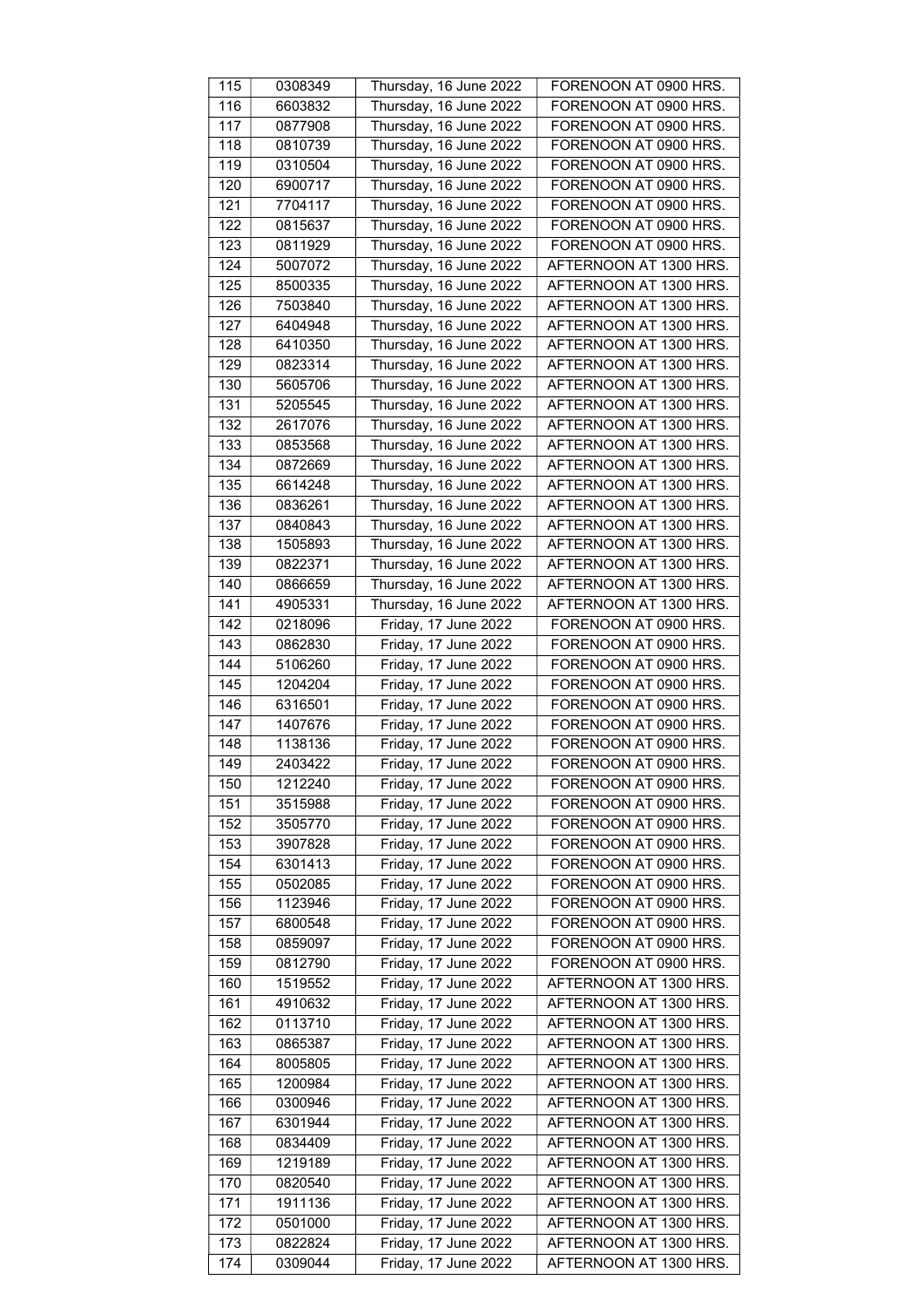| 175              | 2637039 | Friday, 17 June 2022    | AFTERNOON AT 1300 HRS. |
|------------------|---------|-------------------------|------------------------|
| 176              | 0102984 | Friday, 17 June 2022    | AFTERNOON AT 1300 HRS. |
| 177              | 6605500 | Friday, 17 June 2022    | AFTERNOON AT 1300 HRS. |
| $\overline{178}$ | 8005742 | Monday, 20 June 2022    | FORENOON AT 0900 HRS.  |
| 179              | 0848583 | Monday, 20 June 2022    | FORENOON AT 0900 HRS.  |
| 180              | 0839657 | Monday, 20 June 2022    | FORENOON AT 0900 HRS.  |
| 181              | 1906551 | Monday, 20 June 2022    | FORENOON AT 0900 HRS.  |
|                  |         |                         |                        |
| 182              | 0304569 | Monday, 20 June 2022    | FORENOON AT 0900 HRS.  |
| 183              | 2407347 | Monday, 20 June 2022    | FORENOON AT 0900 HRS.  |
| 184              | 1030432 | Monday, 20 June 2022    | FORENOON AT 0900 HRS.  |
| 185              | 2002419 | Monday, 20 June 2022    | FORENOON AT 0900 HRS.  |
| 186              | 7006506 | Monday, 20 June 2022    | FORENOON AT 0900 HRS.  |
| 187              | 0841923 | Monday, 20 June 2022    | FORENOON AT 0900 HRS.  |
| 188              | 6900032 | Monday, 20 June 2022    | AFTERNOON AT 1300 HRS. |
| 189              | 1043270 | Monday, 20 June 2022    | AFTERNOON AT 1300 HRS. |
| 190              | 0324960 | Monday, 20 June 2022    | AFTERNOON AT 1300 HRS. |
| 191              | 0849846 | Monday, 20 June 2022    | AFTERNOON AT 1300 HRS. |
| 192              | 6302055 | Monday, 20 June 2022    | AFTERNOON AT 1300 HRS. |
| 193              | 0868780 | Monday, 20 June 2022    | AFTERNOON AT 1300 HRS. |
| 194              | 0878738 | Monday, 20 June 2022    | AFTERNOON AT 1300 HRS. |
| 195              | 1307251 | Monday, 20 June 2022    | AFTERNOON AT 1300 HRS. |
| 196              | 0407130 | Monday, 20 June 2022    | AFTERNOON AT 1300 HRS. |
| 197              | 4110316 | Monday, 20 June 2022    | AFTERNOON AT 1300 HRS. |
| 198              | 4010015 | Monday, 20 June 2022    | AFTERNOON AT 1300 HRS. |
| 199              | 6101336 | Monday, 20 June 2022    | AFTERNOON AT 1300 HRS. |
| 200              | 0866541 | Tuesday, 21 June 2022   | FORENOON AT 0900 HRS.  |
| 201              | 4122576 | Tuesday, 21 June 2022   | FORENOON AT 0900 HRS.  |
| 202              | 0334758 | Tuesday, 21 June 2022   | FORENOON AT 0900 HRS.  |
| 203              | 6905150 | Tuesday, 21 June 2022   | FORENOON AT 0900 HRS.  |
| 204              | 0821045 | Tuesday, 21 June 2022   | FORENOON AT 0900 HRS.  |
| 205              | 8700022 | Tuesday, 21 June 2022   | FORENOON AT 0900 HRS.  |
|                  |         |                         | FORENOON AT 0900 HRS.  |
| 206              | 0306335 | Tuesday, 21 June 2022   |                        |
| 207              | 0214110 | Tuesday, 21 June 2022   | FORENOON AT 0900 HRS.  |
| 208              | 0825159 | Tuesday, 21 June 2022   | FORENOON AT 0900 HRS.  |
| 209              | 0860034 | Tuesday, 21 June 2022   | FORENOON AT 0900 HRS.  |
| 210              | 6304049 | Tuesday, 21 June 2022   | FORENOON AT 0900 HRS.  |
| 211              | 1913613 | Tuesday, 21 June 2022   | FORENOON AT 0900 HRS.  |
| 212              | 2606308 | Tuesday, 21 June 2022   | AFTERNOON AT 1300 HRS. |
| $\overline{213}$ | 1122574 | Tuesday, 21 June 2022   | AFTERNOON AT 1300 HRS. |
| 214              | 6306153 | Tuesday, 21 June 2022   | AFTERNOON AT 1300 HRS. |
| 215              | 0309148 | Tuesday, 21 June 2022   | AFTERNOON AT 1300 HRS. |
| 216              | 0872335 | Tuesday, 21 June 2022   | AFTERNOON AT 1300 HRS. |
| 217              | 6707991 | Tuesday, 21 June 2022   | AFTERNOON AT 1300 HRS. |
| 218              | 0802274 | Tuesday, 21 June 2022   | AFTERNOON AT 1300 HRS. |
| 219              | 5204738 | Tuesday, 21 June 2022   | AFTERNOON AT 1300 HRS. |
| 220              | 5812606 | Tuesday, 21 June 2022   | AFTERNOON AT 1300 HRS. |
| 221              | 1117146 | Tuesday, 21 June 2022   | AFTERNOON AT 1300 HRS. |
| 222              | 1311678 | Tuesday, 21 June 2022   | AFTERNOON AT 1300 HRS. |
| 223              | 5811577 | Tuesday, 21 June 2022   | AFTERNOON AT 1300 HRS. |
| 224              | 0862972 | Wednesday, 22 June 2022 | FORENOON AT 0900 HRS.  |
| 225              | 6602897 | Wednesday, 22 June 2022 | FORENOON AT 0900 HRS.  |
| 226              | 6204937 | Wednesday, 22 June 2022 | FORENOON AT 0900 HRS.  |
| 227              | 1041106 | Wednesday, 22 June 2022 | FORENOON AT 0900 HRS.  |
| 228              | 1129490 | Wednesday, 22 June 2022 | FORENOON AT 0900 HRS.  |
| 229              | 1100809 | Wednesday, 22 June 2022 | FORENOON AT 0900 HRS.  |
| 230              | 1017261 | Wednesday, 22 June 2022 | FORENOON AT 0900 HRS.  |
| 231              | 1221232 | Wednesday, 22 June 2022 | FORENOON AT 0900 HRS.  |
| 232              |         |                         |                        |
|                  | 2207898 | Wednesday, 22 June 2022 | FORENOON AT 0900 HRS.  |
| 233              | 6609831 | Wednesday, 22 June 2022 | FORENOON AT 0900 HRS.  |
| 234              | 1105845 | Wednesday, 22 June 2022 | FORENOON AT 0900 HRS.  |